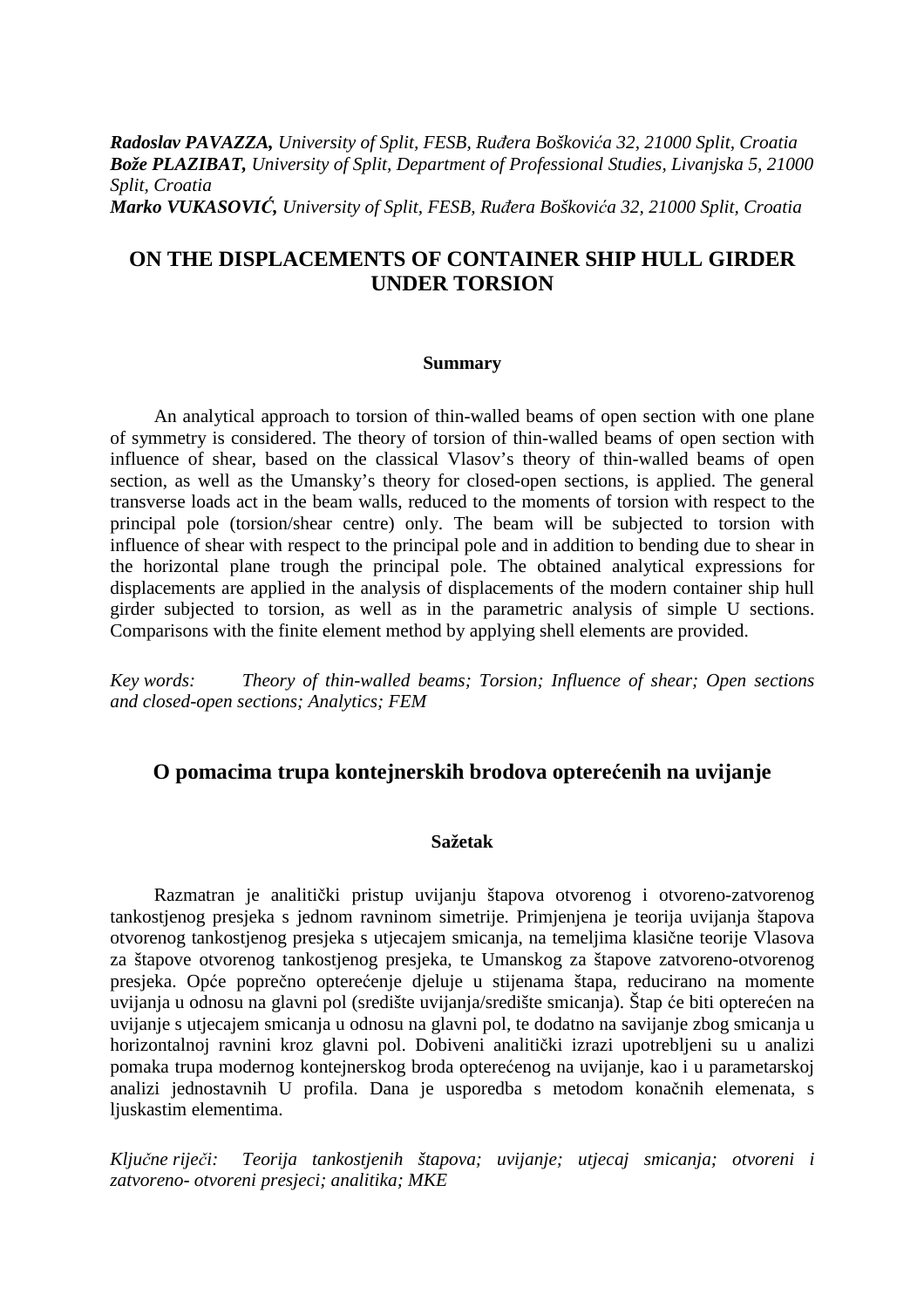#### **1. Introduction**

In classical theories of torsion of thin-walled beams with open cross-sections warping of the cross-section due to shear is neglected [1,2,3].

Analogous to the advanced theories of bending, by an engineering approach [4,5,6,7,8], the concept of shear factors is expanded to the analyses of torsion [9,10,11,12,13,14].

In this paper, analytical expressions for displacements of thin-walled beams of open cross-sections subjected to torsion with influence of shear are applied in parametric analyses of simple U-sections [13,14]. In the case of closed-open sections [14,15,16], the analysis is given for modern container ship hull girder cross-sections [16,17,18]. Comparisons with the finite element method are provided.

### **2. Strains and displacements**

The displacement of an arbitrary point  $S(x, s)$  in the case of torsion of thin-walled beams of open sections with one axis of symmetry can be expressed as

$$
u_s = -\frac{d\alpha}{dx}\omega - \frac{dv}{dx}y + \int_0^s \gamma_{x\xi} ds,
$$
\n(1)

where  $\alpha$  is the angle of torsion, i.e. the rotation of the cross-section middle line as a rigid line with respect to a cross-section pole P;  $\omega = \omega(s)$  is the sectorial coordinate with respect to the pole P;  $v = v(x)$  is the displacement of the pole P in the y-direction,  $y = y(s)$  is orthogonal coordinate;  $\gamma_{x\xi} = \gamma_{x\xi}(x, s)$  is the shear strain in the middle surface; *s* is the curvilinear coordinate of the middle line; ξ is the tangential axis on the curvilinear coordinate *s*; O*xyz* is the orthogonal coordinate system, where the *z*-axis is the axis of symmetry;  $\varphi = \varphi(s)$  is the angle between the tangent  $\xi$  and the y-axis (Fig1);

$$
\omega = \int_0^s h_p \, ds \,, \qquad d\omega = h_p ds \,, \tag{2}
$$

where  $\omega = \omega(s)$  is the sectorial coordinate for the pole P;  $h_p = h_p(s)$  is the distance of the tangent through the arbitrary point S at middle line from the pole P;  $\omega(s = 0) = 0$ .



**Fig.1** Cross-section coordinates **Slika 1.** Koordinate poprečnog presjeka

Eq. (1) may be written as

$$
u_{s} = \vartheta \omega - \gamma y + \int_{0}^{s} \gamma_{x\xi} ds , \qquad (3)
$$

where

$$
\vartheta = -\frac{\mathrm{d}\alpha}{\mathrm{d}x}, \quad \gamma = \frac{\mathrm{d}v}{\mathrm{d}x};
$$
\n(4)

 $\vartheta = \vartheta(x)$  is the relative angular displacement of the middle line as the rigid line with respect to the pole P and  $\gamma = \gamma(x)$  is angular displacement of the middle line as the rigid line with respect to the z-axis.

Thus, it is assumed that the middle line displaces in the longitudinal direction due to warping, as in the case of ordinary theory of torsion, by the first member of Eq. (3), and in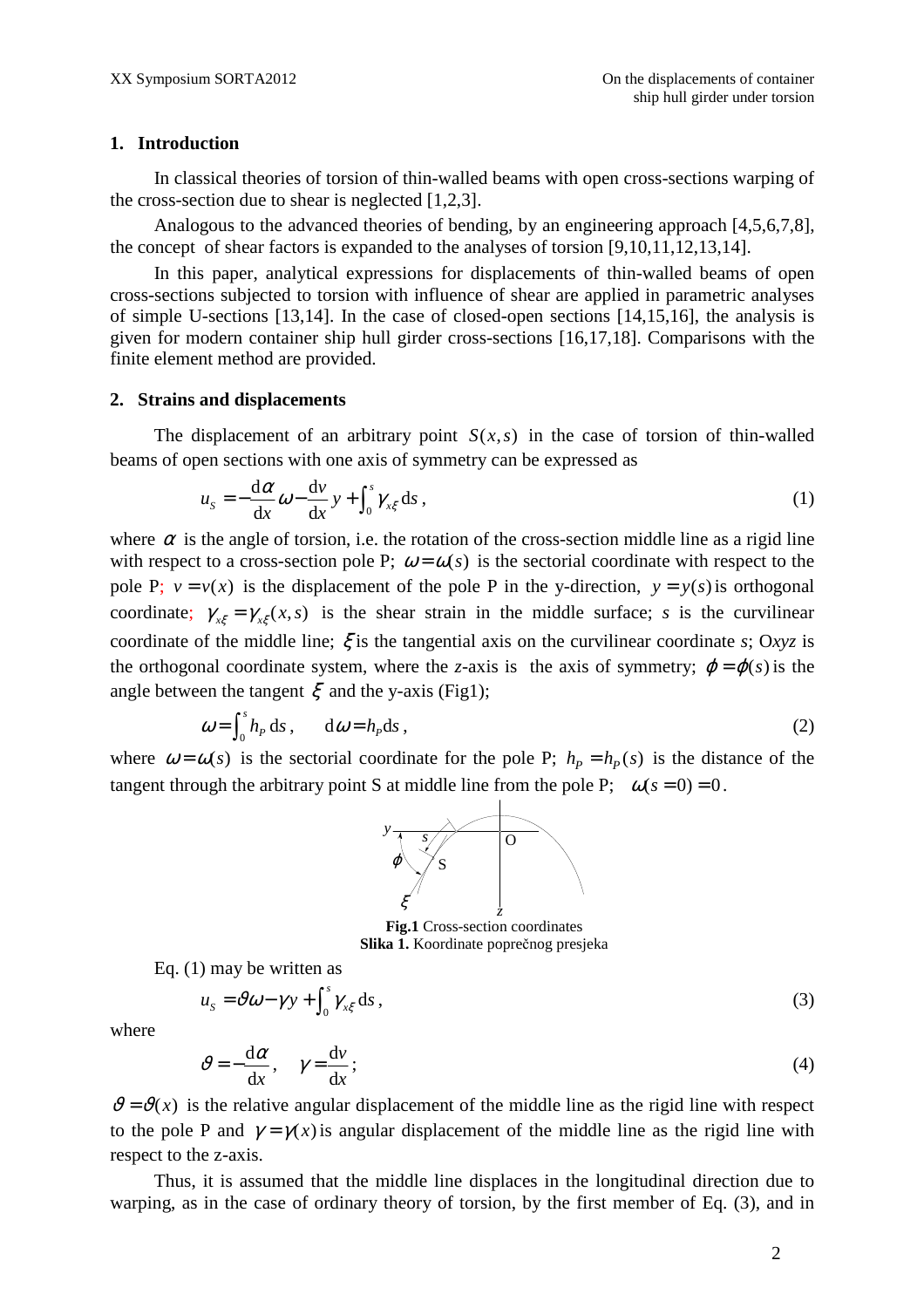addition due to shear, by the second and third members of Eq. (3).

The displacements may be separated as

$$
\alpha = \alpha_t + \alpha_s, \qquad v = v_s, \tag{5}
$$

where  $\alpha_i = \alpha_i(x)$  is the angular displacement of the cross-sections as plane sections with respect to the pole *P*, as in the case of classical theories of thin-walled beams of open crosssections, whereas  $\alpha_s = \alpha_s(x)$  and  $v_s = v_s(x)$  are the additional displacements due to shear.

Then

$$
\vartheta = \vartheta_t + \vartheta_s \,, \qquad \gamma = \gamma_s \,, \tag{6}
$$

where

$$
\vartheta_{t} = -\frac{d\alpha_{t}}{dx}, \qquad \vartheta_{s} = -\frac{d\alpha_{s}}{dx}, \qquad \gamma = \gamma_{s} = \frac{d\nu_{s}}{dx}.
$$
\n(7)

The strain in the beam longitudinal direction may then be expressed as

$$
\varepsilon_{x} = \frac{\partial u}{\partial x} = -\frac{d^{2} \alpha}{dx^{2}} \omega - \frac{d^{2} v}{dx^{2}} y + \int_{0}^{s} \frac{\partial \gamma_{x\xi}}{\partial x} ds.
$$
\n(8)

#### **3. Stresses and displacement**

By ignoring the normal stresses in the transverse direction, the Hooke's low may be simplified as

$$
\sigma_{x} = E \varepsilon_{x} \qquad \tau_{x\xi} = G \gamma_{x\xi} \,, \tag{9}
$$

where  $E$  is the modulus of elasticity and  $G$  is the shear modulus.

Thus,

$$
\sigma_x = -E \frac{d^2 \alpha}{dx^2} \omega - E \frac{d^2 v}{dx^2} y + \frac{E}{G} \int_0^s \frac{\partial \tau_{x\xi}}{\partial x} ds.
$$
\n(10)

From the equilibrium of a differential portion of the beam wall, if

$$
\frac{\partial \tau_{x\xi}}{\partial x} = \text{const.},\tag{11}
$$

the following solution for the shear stress can be written

$$
\tau_{x\xi} = \frac{E}{t} \left[ \frac{d^3 v}{dx^3} S_z(s) + \frac{d^3 \alpha_u}{dx^3} S_\omega(s) \right],\tag{12}
$$

where

$$
S_z(s) = \int_0^s y \, dA \,, \quad S_\omega(s) = \int_0^s \omega \, dA \,, \qquad dA = t \, ds \,;
$$
 (13)

 $t = t(s)$  is the wall thickness.

Eq. (12) may be rewritten as

$$
\tau_{x\xi} = -\frac{E}{t} \left( \frac{\mathrm{d}^3 v}{\mathrm{d}x^3} S_z^* + \frac{\mathrm{d}^3 \alpha_u}{\mathrm{d}x^3} S_\omega^* \right),\tag{14}
$$

where

$$
S_y^* = \int_{s^*} z \, dA^*
$$
,  $S_\omega^* = \int_{s^*} \omega \, dA^*$ ,  $dA^* = t ds^*$ ,  $ds^* = -ds$ ;

s<sup>\*</sup> is the curvilinear coordinate of the cut-off portion of the beam wall, the free edge, where  $\tau_{\alpha\xi} = 0$ .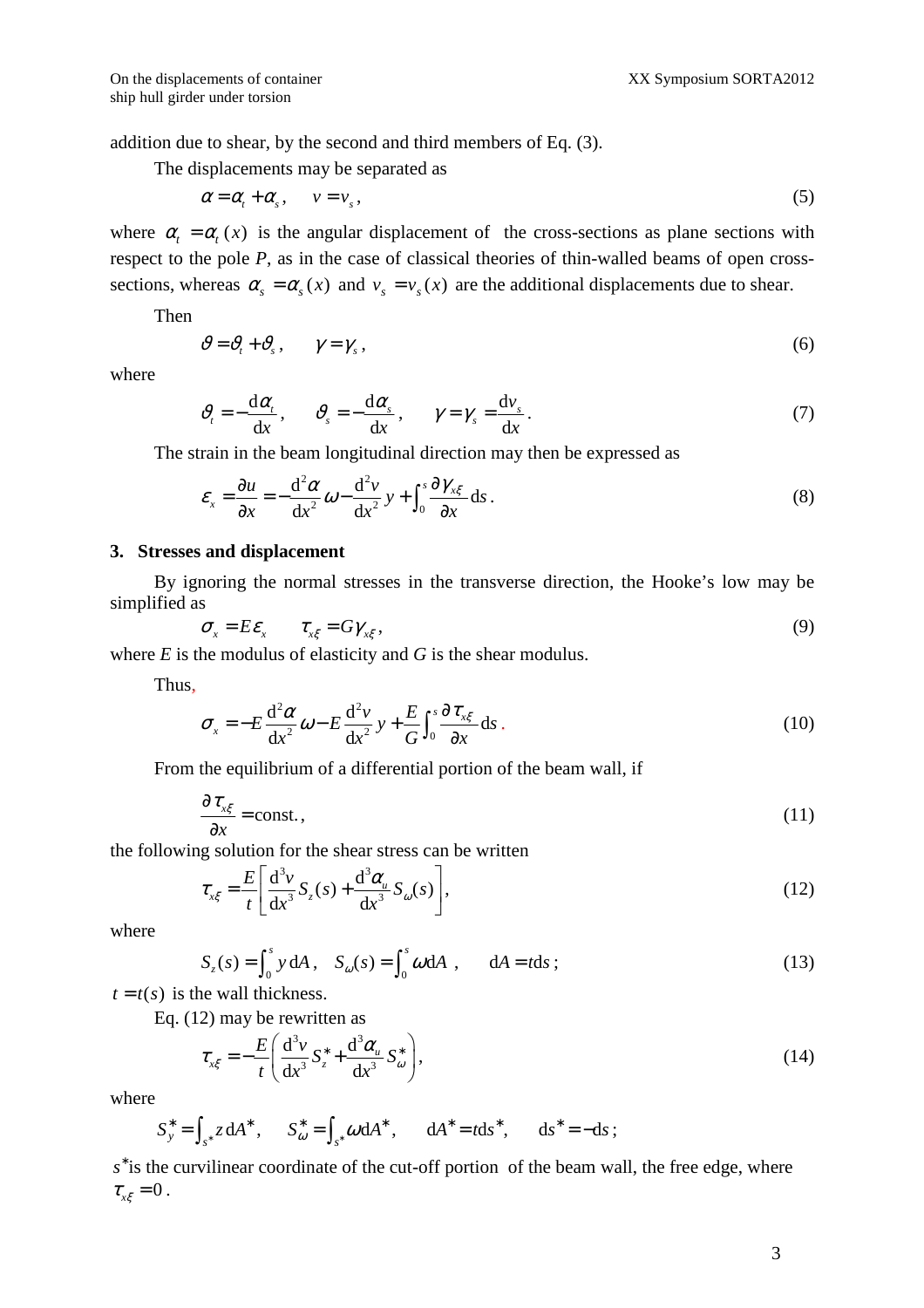It is assumed that the normal stress given by Eq. (10) and shear stresses given by Eqs. (12) and (14) are constant across the wall thickness. According to the assumption that crosssections maintain their shape during deformations, the St. Venant pure torsion may be included by a linearly distributed component  $\tau_{x\xi,v}^V = \tau_{x\xi}^V(x,s)$ ,

$$
\tau_{x\xi}^V = \frac{M_t}{I_t} \eta, \qquad M_t = GI_t \frac{d\alpha_t}{dx} = -GI_t \vartheta_t, \qquad (15)
$$

where  $M_t = M_t(x)$  is the moment of pure torsion;

$$
I_t = \frac{1}{3} \int_L t^3 \, \mathrm{d}s \tag{16}
$$

Thus, the total shear stress  $\tau_{x\xi}^{\text{tot}} = \tau_{x\xi}^{\text{tot}}(x, s)$  is

$$
\tau_{x\xi}^{\text{tot}} = \tau_{x\xi} + \tau_{x\xi}^{\text{V}}.
$$
\n(17)

#### **4. Equilibrium equations**

From the equilibrium of a finite portion of the beam wall the following equations can be written

$$
\sum F_y = \int_L \frac{\partial (\tau_{x\xi}t)}{\partial x} \cos \varphi \, dx \, ds = 0, \ \sum M_P = \int_L \frac{\partial (\tau_{x\xi}t)}{\partial x} \, dx \, h_P \, ds + \frac{dM_t}{dx} \, dx + m_P \, dx = 0 \,, \tag{18}
$$

where

$$
\int_{L} \left( \frac{\partial \tilde{M}_{t}}{\partial x} \right) ds = \frac{\partial}{\partial x} \int_{L} \tilde{M}_{t} ds dx = \frac{dM_{t}}{dx} dx,
$$

 $m_p = m_p(x)$  is the moment of torsion per unit length.

After integrating by parts, by substituting Eq. (12), Eqs. (18) become

$$
EI_z \frac{d^4 v}{dx^4} + EI_{z\omega} \frac{d^4 \alpha}{dx^4} = 0, \qquad EI_{\omega z} \frac{d^4 v}{dx^4} + EI_{\omega} \frac{d^4 \alpha}{dx^4} = m_{\omega},
$$
\n(19)

where

$$
I_z = \int_A y^2 dA, \qquad I_{z\omega} = I_{\omega z} = \int_A y \omega dA, \qquad I_{\omega} = \int_A \omega^2 dA,
$$
 (20)

where

$$
m_{\omega} = m_P + \frac{\mathrm{d}M_t}{\mathrm{d}x} = m_P + GI_t \frac{\mathrm{d}^2 \alpha_t}{\mathrm{d}x^2} = m_P - GI_t \frac{\mathrm{d}\vartheta_t}{\mathrm{d}x},\tag{21}
$$

For the principal coordinate *y* and  $\omega$ , when

$$
I_{z\omega} = I_{\omega z} = 0, \tag{22}
$$

Eqs. (19) become

$$
\frac{d^4v}{dx^4} = 0, \qquad EI_\omega \frac{d^4\alpha}{dx^4} = m_\omega.
$$
\n(23)

#### **5. Internal forces and shear stresses**

Integration of the shear stress components  $\tau_{\chi\xi}$  over the cross-sections gives

$$
\int_{A} \tau_{x\xi} \cos \varphi \, dA = 0, \qquad M_{\omega} = \int_{A} \tau_{x\xi} h_{P} \, dA, \qquad (24)
$$

where  $M_{\omega} = M_{\omega}(x)$  is the sectorial moment of torsion with respect to the pole P.

Substitution of Eq. (14) into Eqs. (24) gives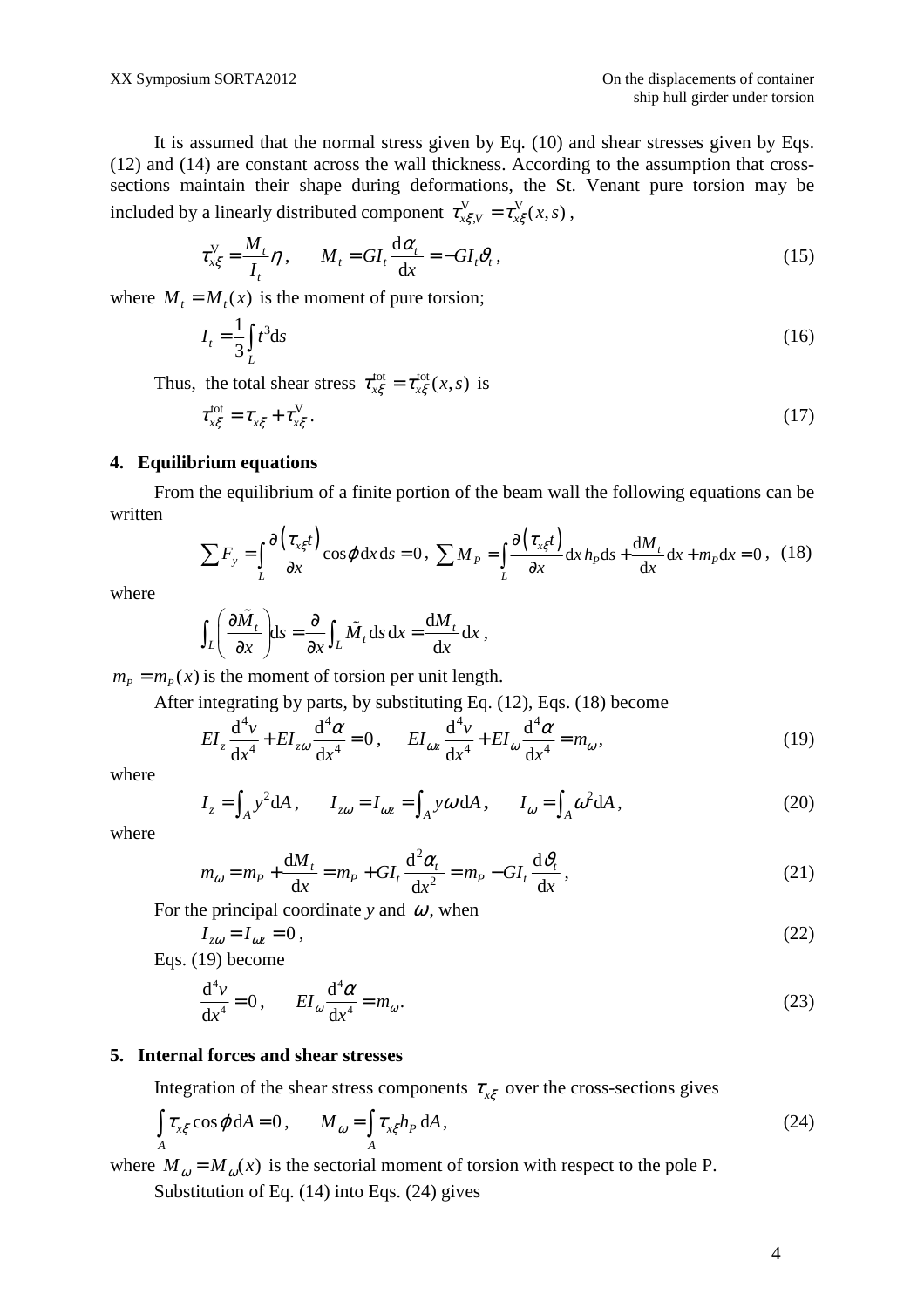$$
\frac{\mathrm{d}^3 v}{\mathrm{d}x^3} = 0 \,, \qquad M_\omega = -EI_\omega \frac{\mathrm{d}^3 \alpha}{\mathrm{d}x^3} \,. \tag{25}
$$

Referring to Eqs. (23) and (25) it can be written

$$
\frac{\mathrm{d}M_{\omega}}{\mathrm{d}x} = -m_{\omega}.\tag{26}
$$

Thus, by substituting Eq.(25) into (14), the shear stresses component  $\tau_{x\xi}$  can finally be written as

$$
\tau_{x\xi} = \frac{M_{\omega} S_{\omega}^*}{I_{\omega} t} \,. \tag{27}
$$

#### **6. Internal forces and normal stresses**

Integration of the normal stresses over the cross-sections gives

$$
B = \int_{A} \sigma_{x} \omega \, dA, \qquad \int_{A} \sigma_{x} y \, dA = 0, \tag{28}
$$

where  $B$  is the bimoment. By substituting Eq.(10), the following equation by partial integrating, can be written as

$$
B = -EI_{\omega} \frac{\mathrm{d}^2 \alpha}{\mathrm{d} x^2} - B^{\omega}, \qquad EI_z \frac{\mathrm{d}^2 v}{\mathrm{d} x^2} - M_z^{\omega} = 0, \tag{29}
$$

where

$$
M_z^{\omega} = -m_{\omega} \frac{E}{GI_{\omega}} \int_L \frac{S_z^* S_{\omega}^*}{t} ds, \qquad B^{\omega} = m_{\omega} \frac{E}{GI_{\omega}} \int_A \left(\frac{S_{\omega}^*}{t}\right)^2 dA.
$$
 (30)

Referring to Eqs.  $(11),(25),(27),(29)$  and  $(09)$ , the following equations may then be written

$$
-EI_{\omega}\frac{d^3\alpha}{dx^3} = \frac{dB}{dx} + \frac{dB^{\omega}}{dx} = M_{\omega}, \qquad EI_z \frac{d^3v}{dx^3} = \frac{dM_z^{\omega}}{dx} = 0
$$
\n(31)

and, according to Eq.(23),

$$
-EI_{\omega} \frac{d^4 \alpha}{dx^4} = \frac{d^2 B}{dx^2} + \frac{d^2 B^{\omega}}{dx^2} = \frac{dM_{\omega}}{dx} = -m_{\omega}, \quad \frac{d^4 \nu}{dx^4} = 0.
$$
 (32)

Then, according to Eqs. (17) and (21), it may be written

$$
M_P = M_\omega + M_t, \qquad m_P = -\frac{\mathrm{d}M_P}{\mathrm{d}x}.\tag{33}
$$

Eqs. (29) may be expressed as

$$
\frac{\mathrm{d}^2 \alpha}{\mathrm{d}x^2} = -\frac{B}{EI_{\omega}} - \frac{\kappa_{\omega\omega}}{GI_P} m_{\omega}, \qquad \frac{\mathrm{d}^2 v}{\mathrm{d}x^2} = -\frac{\kappa_{y\omega}}{GW_P} m_{\omega},\tag{34}
$$

where

$$
\kappa_{\omega\omega} = \frac{I_P}{I_{\omega}^2} \int_A \left(\frac{S_{\omega}^*}{t}\right)^2 dA , \qquad \kappa_{\nu\omega} = \frac{W_P}{I_z I_{\omega}} \int_A \frac{S_z^* S_{\omega}^*}{t^2} dA
$$
\n(35)

are the shear factors with respect to the  $\alpha$ -displacements and to the *v*-displacements during  $\alpha$ -displacements, respectively;

$$
I_{P} = \int_{A} h_{P}^{2} dA , \qquad W_{P} = \frac{I_{P}}{h_{0}};
$$
 (36)

are the polar second moment of area and the polar modulus of area, respectively;  $h_p = h_p(s)$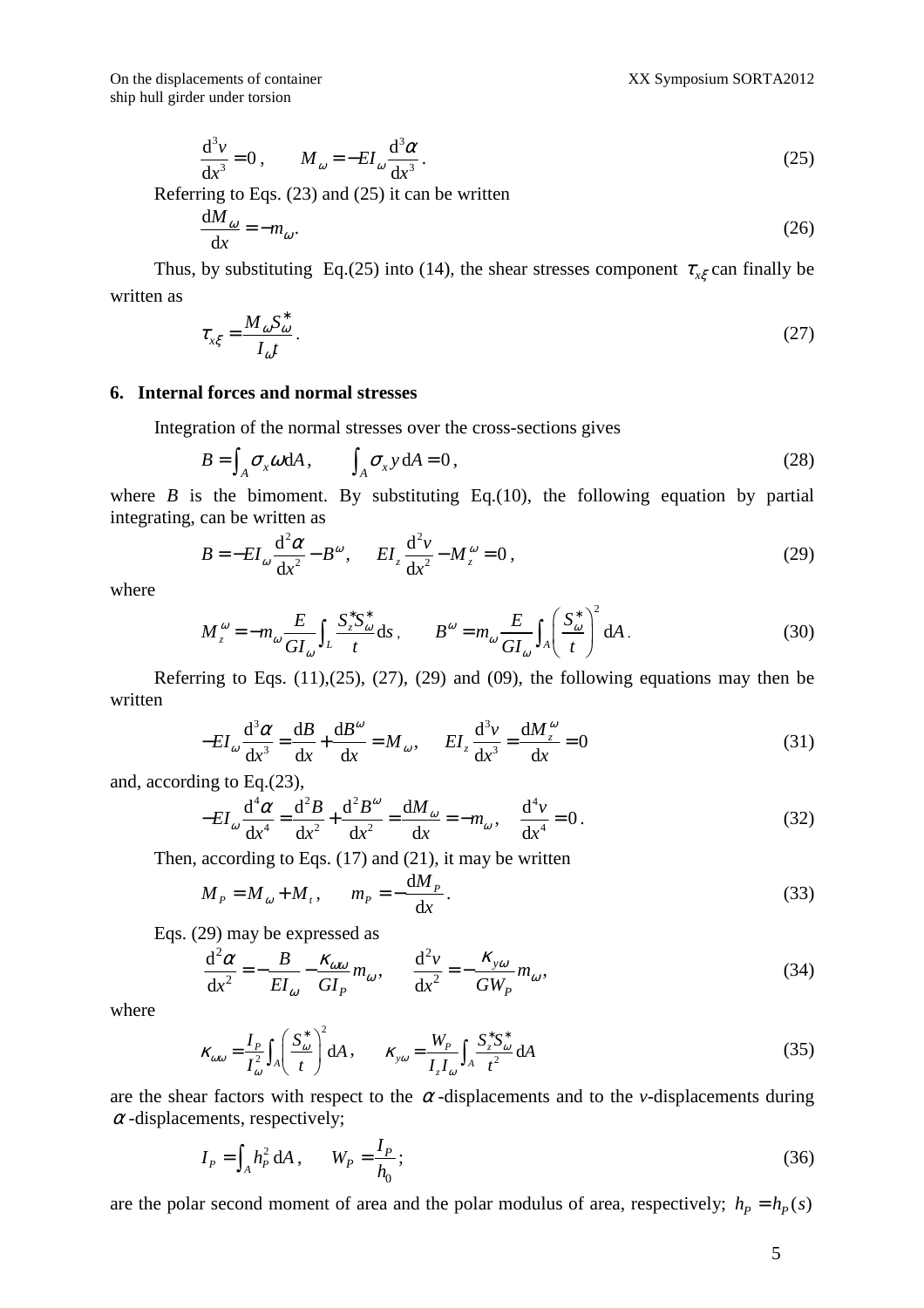is the distance between the tangent through the arbitrary point S at middle line from the principal pole P and  $h_0$  is the distance of the tangent through the arbitrary starting point  $M_0$  (where the principal coordinate  $\omega$  is equal to zero) from the principal pole P.

#### **7. Differential equations with separated displacements**

According to Eqs. (5), Eqs. (34) can be separated as follows

$$
\frac{\mathrm{d}^2 \alpha_t}{\mathrm{d} x^2} = -\frac{B}{EI_\omega}, \qquad \frac{\mathrm{d}^2 \alpha_s}{\mathrm{d} x^2} = -\frac{\kappa_{\omega\omega}}{GI_P} m_\omega. \tag{37}
$$

According to Eqs. (32) and (7), one has

$$
\frac{d\alpha_s}{dx} = -\vartheta_s = -\frac{M_{\omega}K_{\omega\omega}}{GI_P}, \qquad \frac{dv_s}{dx} = \gamma_s = \frac{K_{y\omega}}{GW_P}M_{\omega}.
$$
\n(38)

It is assumed that the angular displacements  $\theta_s$  and  $\gamma_s$  do not depend on the boundary conditions.

The first equation of Eqs. (37) is the well known equation of the classical theory of torsion of thin-walled beams; The second of Eqs. (37) and Eqs. (38) take into account the displacement due to shear.

Integrating Eqs. (38) gives

$$
\alpha_s = \frac{\kappa_{\omega\omega}}{GI_P} B + C_\alpha, \qquad v_s = \frac{\kappa_{\nu\omega}}{GW_P} B + C_\nu,
$$
\n(39)

where  $C_{\alpha}$  and  $C_{\nu}$  are the integration constants.

Eqs. (39) can also be written as

$$
\alpha_s = \frac{B}{GI_{P_s}} + C_\alpha, \qquad v_s = \frac{B}{GW_{P_y}} + C_v,
$$
\n(40)

where

$$
I_{Ps} = \frac{I_P}{\kappa_{\omega\omega}}, \qquad W_{Py} = \frac{W_P}{\kappa_{y\omega}}
$$
(41)

are the shear polar second moment of area and the shear polar modulus of area, respectively.

Boundary conditions with respect to the shear can be defined as follows, for the starting section A,

$$
\alpha_s = 0 \,, \qquad v_s = 0 \,. \tag{42}
$$

Hence, referring to (40),

$$
C_{\alpha} = -\frac{B_A}{GI_{Ps}}, \qquad C_v = -\frac{B_A}{GW_{Py}}, \tag{43}
$$

where  $B_A$  is the bimoment at  $x = x_A$ .

The total displacements then are

$$
\alpha = \alpha_t + \frac{B - B_A}{GI_{P_s}}, \qquad v = \frac{B - B_A}{GW_{P_y}}.
$$
\n(45)

 $\overline{1}$ 

For the hinged sections it may be written

$$
\alpha\Big|_{x=x_A} = \alpha_t\Big|_{x=x_A} = 0 \qquad \left(\alpha_A = \alpha_A^t = 0\right), \qquad \frac{\mathrm{d}^2\alpha_t}{\mathrm{d}x^2}\Big|_{x=x_A} = 0 \qquad \left(B_A = 0\right);
$$
\n
$$
\alpha\Big|_{x=x_B} = \alpha_t\Big|_{x=x_B} = 0 \qquad \left(\alpha\Big|_{x=x_B} = \alpha_B^t = 0\right), \qquad \frac{\mathrm{d}^2\alpha_t}{\mathrm{d}x^2}\Big|_{x=x_B} = 0 \qquad \left(B_B = 0\right). \qquad (46)
$$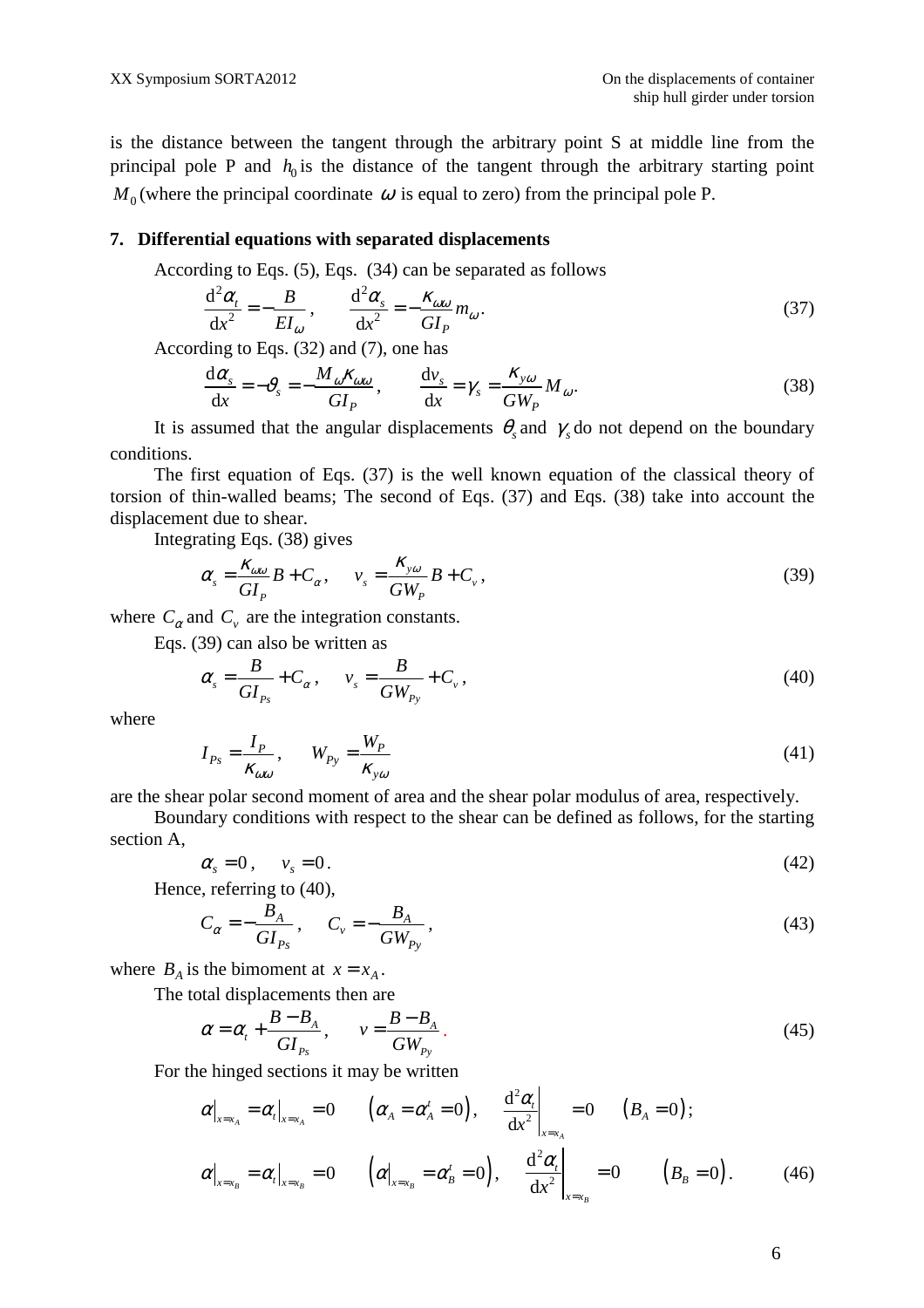On the displacements of container The Context of Container The Sample Solution of the displacements of container ship hull girder under torsion

For the free sections:

$$
\left. \frac{\mathrm{d}^2 \alpha_t}{\mathrm{d} x^2} \right|_{x=x_A} = 0 \quad \left( B_A = 0 \right), \quad \left. \frac{\mathrm{d}^3 \alpha_t}{\mathrm{d} x^3} \right|_{x=x_A} = 0 \quad \left( M_{A\omega} = 0 \right). \tag{47}
$$

### **8. Illustrative examples**

The range of examples has been carried out by FEM using Autodesk Algor Simulation Pro in order to compare the results with those obtained analytically. Shell elements with 5 DOF are used. Mesh was generated with rectangle elements of *h*/20 width (in longitudinal direction) and *h*/40 height (in transverse direction). Transverse diaphragms of *t*/10 thickness are modeled with membrane elements every *h*/2 to prevent the distortion of the cross-section.

Due to symmetry, only one half of the beam is modeled (Fig. 2).



Relatively short beams, with  $l/h \le 10$  where considered.



**Fig. 4** Displacements of the cross-section middle line: a) due to angle of torsion due to shear, b) due to angle of torsion due to shear and horizontal displacement due to shear

**Slika 4.** Pomaci srednje linije poprečnog presjeka: a) zbog kuta uvijanja zbog smicanja, b) zbog kuta uvijanja zbog smicanja i horizontalnog pomaka zbog smicanja

Fig. 4 shows the displacements of the cross-section middle line due to shear for Usection beam with  $l=5h$ ,  $b=2h$  and  $t_1=t_0=h/40$ , for the beam loaded by moments of torsion per unit length,  $m_{\rm P}$ , in comparison with FEM.

As shown, analytical results are in well agreement with those obtained by FEM.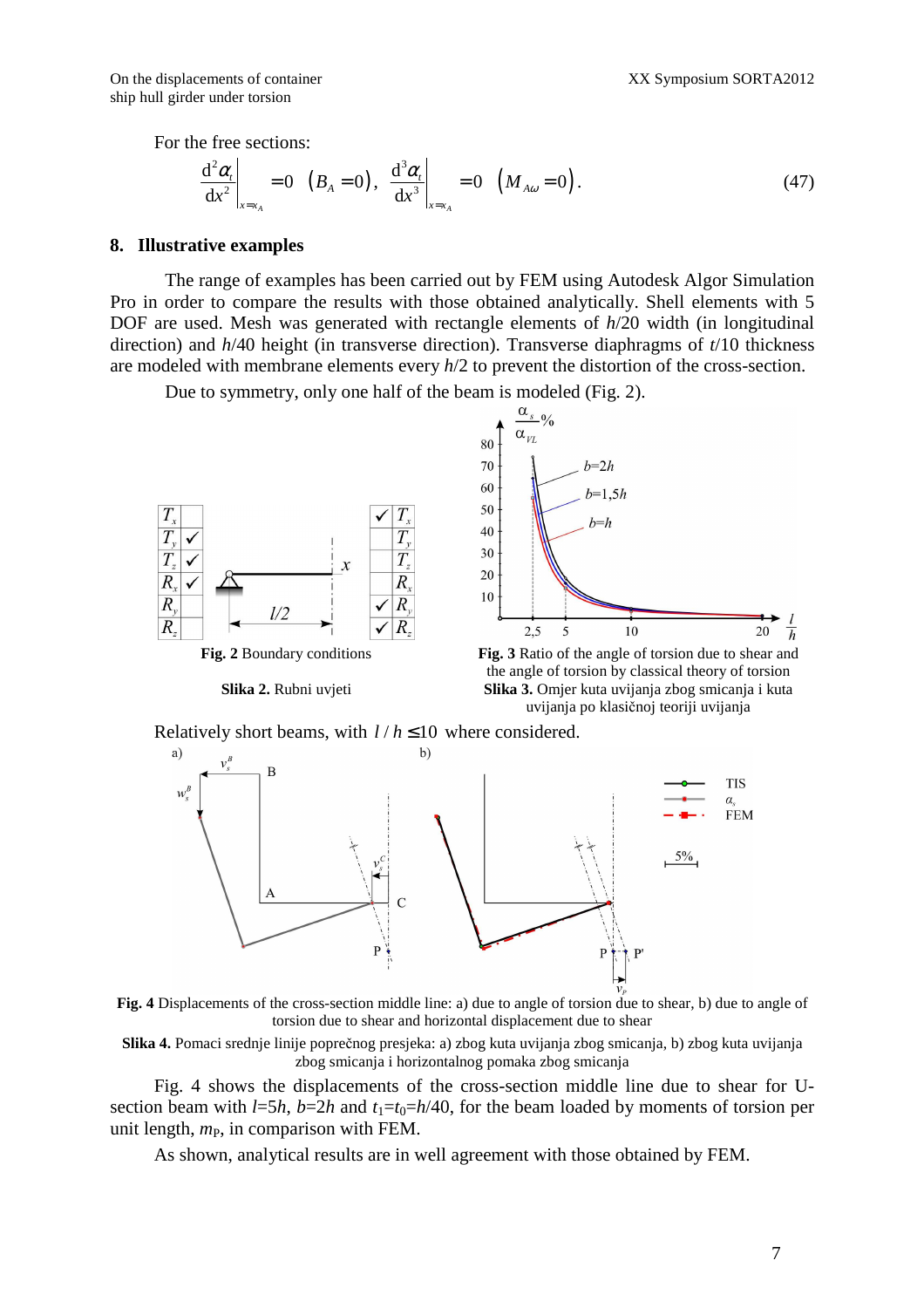Similar results are obtained for U-section beam with *l*=5*h*, *b*=1,5*h* and *b*=*h*. The angle of torsion due to shear achieves values of 18,5% of  $a_{V}$  for b=2h, 16,1% of  $a_{V}$  for b=1,5h, and 13,8% of  $a_{VL}$  for b=h, where  $a_{VL}$  is the angle of torsion obtained by classical theory [1].

As an example of a beam with open-closed cross-section the container ship with the following characteristics is considered [19]:

*L*=153 m; *H*=16,2 m; *B*=23,6 m; *E*=210000 MPa; *G*=80769 MPa; *ν*=0,3. The properties of the cross-section are determined by the program SektorST [14]:

$$
A = 2,318 \cdot 10^6 \text{ mm}^2; \quad h_{Pd} = 6,033 \cdot 10^3 \text{ mm}; \quad I_t = 5,947 \cdot 10^{12} \text{ mm}^4
$$
  

$$
I_{\omega} = 8,822 \cdot 10^{21} \text{ mm}^6; \quad I_{Ps} = 1,221 \cdot 10^{14} \text{ mm}^4; \quad W_{Py} = -1,882 \cdot 10^{10} \text{ mm}^3
$$

Fig. 5 shows the displacements of the midship cross-section due to shear. Ship is loaded with uniformly distributed moments of torsion per unit length,  $m_p = 9,44 \cdot 10^5$  N.

Maximal horizontal displacement due to shear obtained by presented theory is 5,4% of  $v_{VL,max}$  and the same displacement obtained by FEM is 3,5% of  $v_{VL,max}$ , where  $v_{VL,max}$  is maximal horizontal displacement obtained by the classical theory [1].

Because of the additional displacement of the principal pole  $P$ ,  $v_P$  due to bending in the horizontal plane due to shear, the displacement due to shear of a point on the centerline, very near one half of the bottom height becomes 0 (Fig. 5b),

$$
\alpha_s (h_{Pd} + h_d / 2) + v_P \approx 0
$$

as it is noticed in [16].



**Fig. 5** Displacements of the midship cross-section: a) due to angle of torsion due to shear, b) due to angle of torsion due to shear and horizontal displacement due to shear



#### **9. Conclusion**

The theory of torsion of thin-walled beams with influence of shear for open sections with one axis of symmetry is applied in the analysis of displacements of beams with simple U-sections as well as container ship girder structures. Shear factors with respect to the torsion are given in the analytical parametric form in the case of simple U-sections, while for the real ship structures they are obtained numerically, by using the appropriate computer program.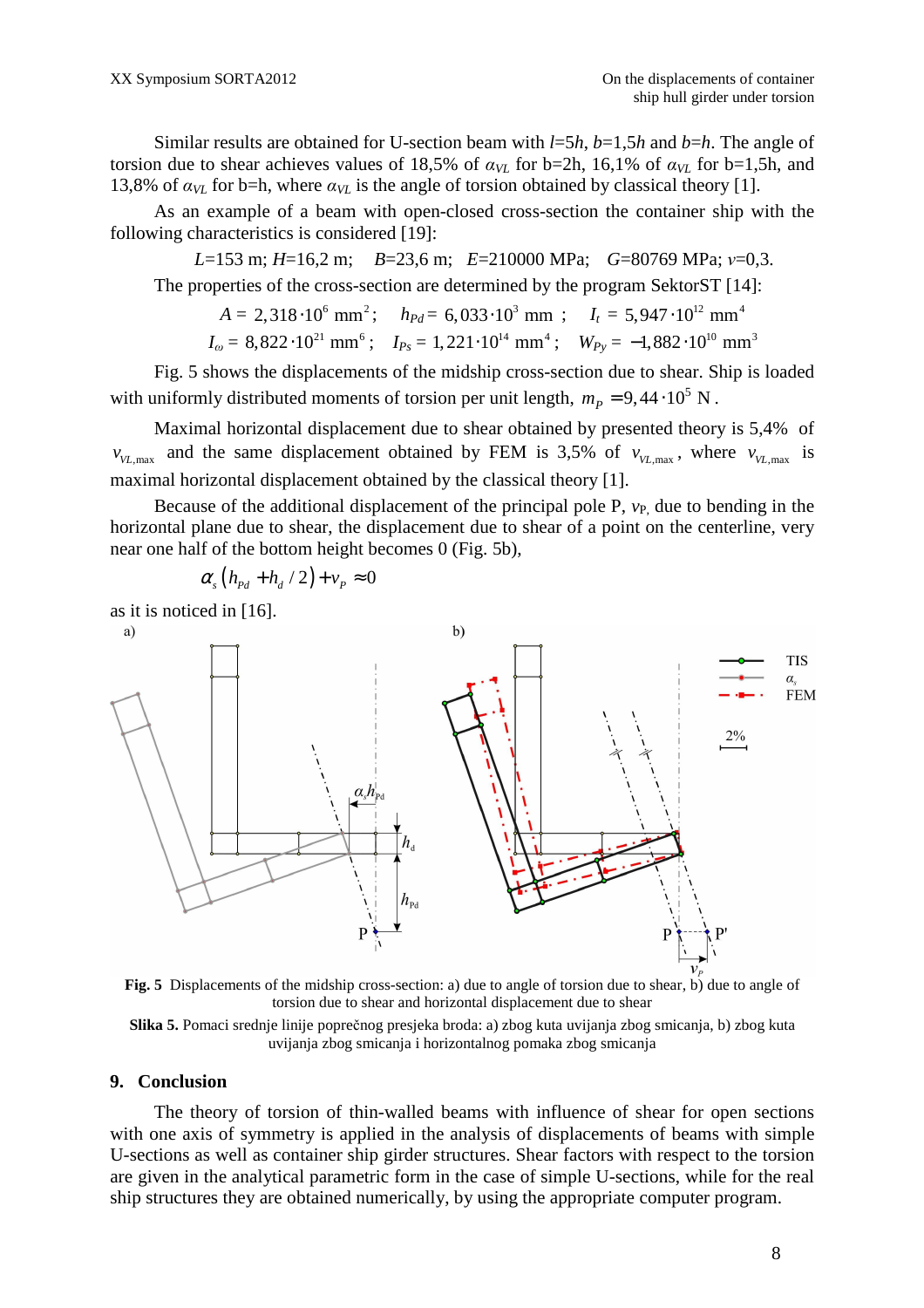ship hull girder under torsion

It is shown that the beams with the single symmetrical section, such as U-section or closed open sections, as container ship sections, loaded to torsion by couples in the crosssection planes are also subjected to bending in the plane orthogonal to plane of symmetry.

For modern container ship structures, the shear influence on displacements is small, for real load conditions. For container ships with single side structures, this influence could be significant.

Comparisons of the numerical results with the finite element method have shown an acceptable agreement for engineering purposes, for early design stage processes.

# **Appendix**



**Fig. 6.** U-section properties: a) middle line, b) distribution of  $S_z^*$  function, c) distribution of  $S_\omega^*$  function  ${\bf Slika}$  6. Značajke U-presjeka: a) srednja linija, b) raspodjela funkcije  $S_z^*$ , c) raspodjela funkcije  $S_\omega^*$ Distribution of the statical moments of the cut-off portion of area (Fig.6):

$$
0 \le s \le h: \quad S_z^* = \frac{bt_0}{2} \left( h - s \right); \quad S_{\omega}^* = -\frac{b}{4} \Big[ 2 \left( h - h_p \right) - \left( h - s \right) \Big] \left( h - s \right) t_0;
$$
\n
$$
0 \le s_y \le \frac{b}{2}: \quad S_z^* = \frac{hbt_0}{2} + \frac{1}{2} \Big( \frac{b^2}{4} - s^2 \Big) t_1; \quad S_{\omega}^* = -\frac{bt_0}{4} \left( h - 2h_p \right) h + \frac{1}{2} \Big( \frac{b^2}{4} - s^2 \Big) h_p t_1. \tag{48}
$$

Shear factors, according to Eqs. (35), are [13]:

$$
\kappa_{\omega y} = -\frac{\left[18\psi + \rho^2 \left(1 + 6\psi\right)^2\right] \cdot \left[10\left(5 + 6\psi\right) - 2\rho^2\right]}{20\rho^2 \left(2 + 3\psi\right) \left(1 + 6\psi\right)^2},
$$
\n
$$
\kappa_{\omega\omega} = \frac{3\left[18\psi + \rho^2 \left(1 + 6\psi\right)^2\right] \cdot \left[2\left(8 + 21\psi + 18\psi^2\right) + 3\psi\rho^2\right]}{10\rho^2 \left(1 + 6\psi\right)^2 \left(2 + 3\psi\right)^2},\tag{49}
$$

where

$$
A_1 = bt_1;
$$
  $A_0 = ht_0;$   $\psi = \frac{A_0}{A_1};$   $\rho = \frac{b}{h}.$ 

*Closed-open cross-section* 

Sectorial coordinate for the pole P is

$$
\omega = \int_{s} (h_p - \frac{q_i}{t}) ds \tag{50}
$$

where  $q_i$  is shear flow in  $i$ -th closed contour obtained by solving the system of equation:

$$
q_i \oint_i \frac{ds}{t} - \sum_k q_k \int_{s_{ik}} \frac{ds}{t} = A_i; \ i = 1, n \ , \tag{51}
$$

where